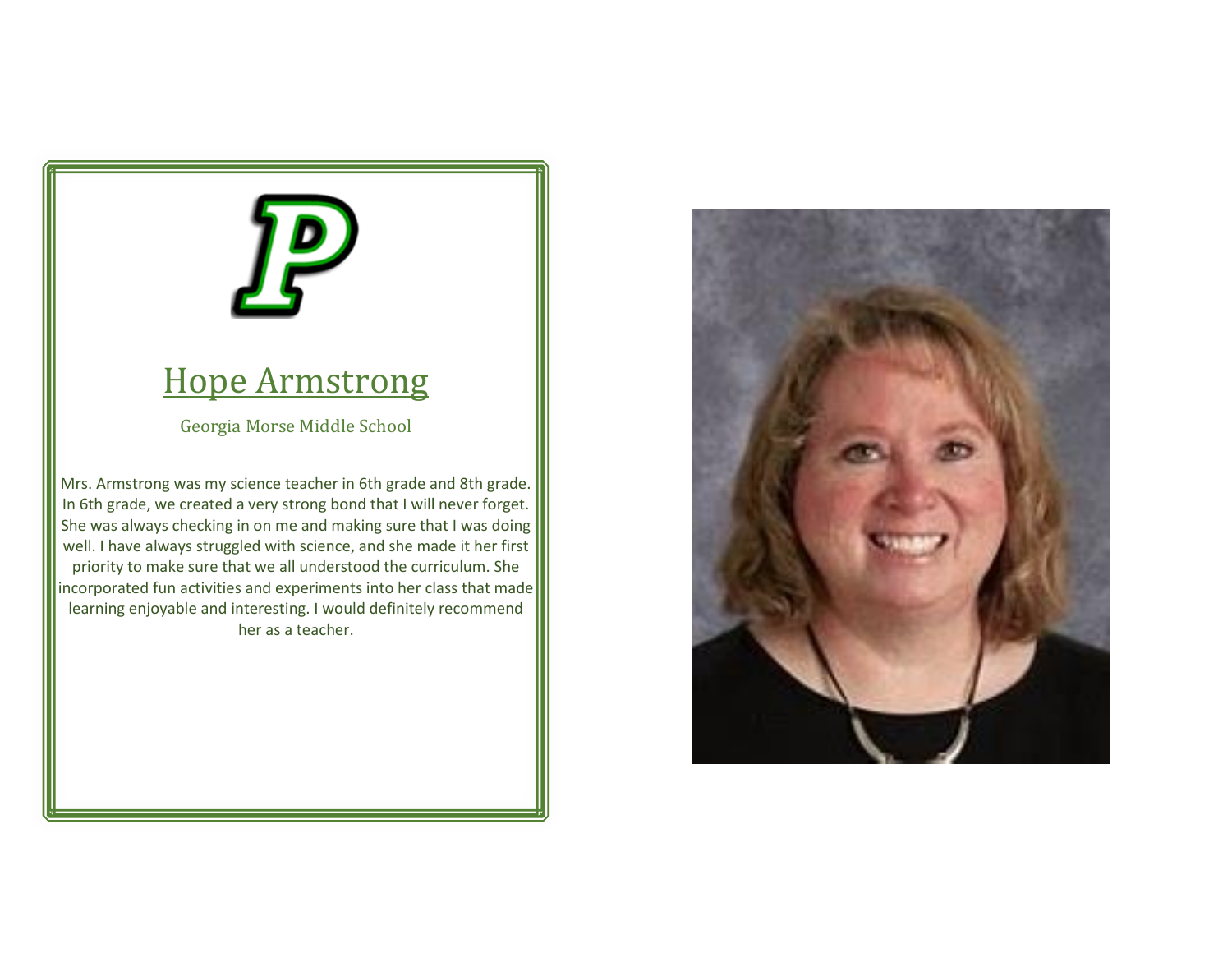

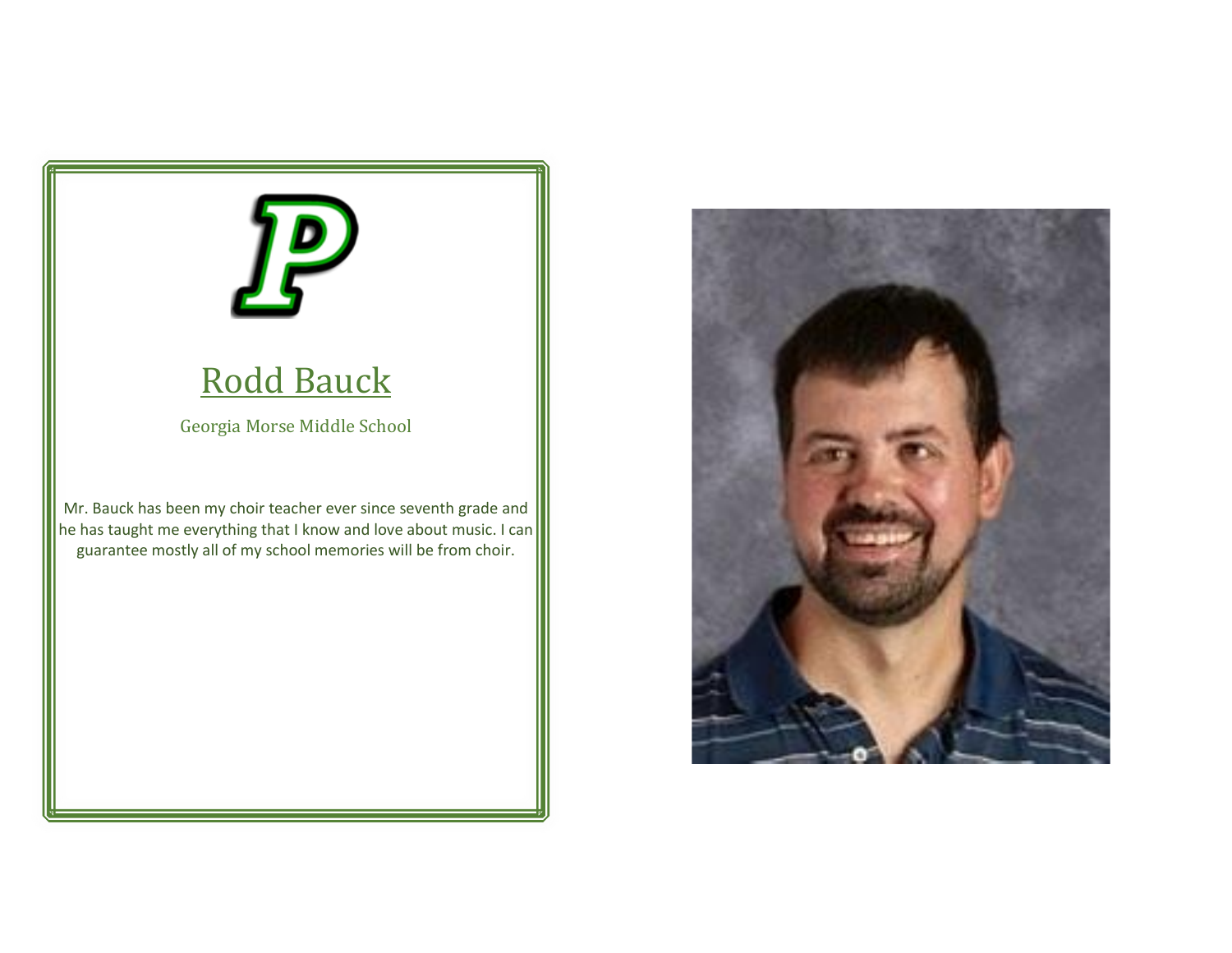### Terry Becker

T. F. Riggs High School

Mr. Becker has had the biggest impact on my life as a student since transferring schools. I took my first AP class with him junior year. All my friends told me I made a mistake signing up for the most difficult class the school has to offer. I remember sitting at home taking the take home summer test for Mr. Becker's AP US History class and I was crying. I told my dad I am going to drop out because it is too hard for me. On the first day of school Mr. Becker said "No one drops AP US History, you all signed up for it and we will get through it. You are going to have bad days, maybe fail a test or two but you can do it." I stuck with the class and became a better student because of how hard Mr. Becker pushed me. I will always be grateful for Mr. Becker and the impact he made on me as a student.

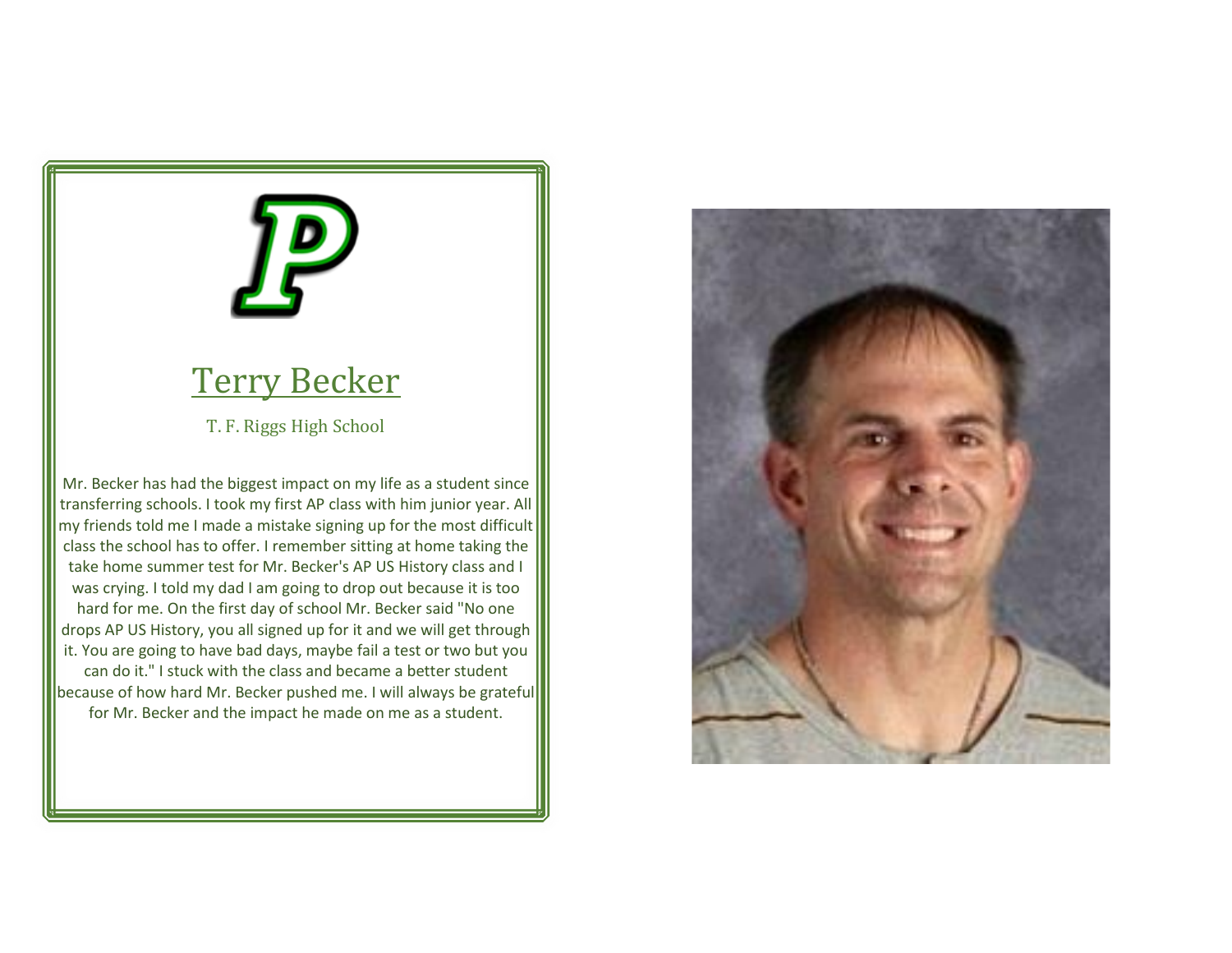### MacKenzie Blake

Buchanan Elementary School

Mrs. Blake is the kind of teacher who makes learning fun and enjoyable for her students. She always walks into her classroom greeting her students with a positive attitude. She genuinely cares about each one of her students and helps them excel in school. This is what makes Mrs. Blake an amazing teacher and role model.

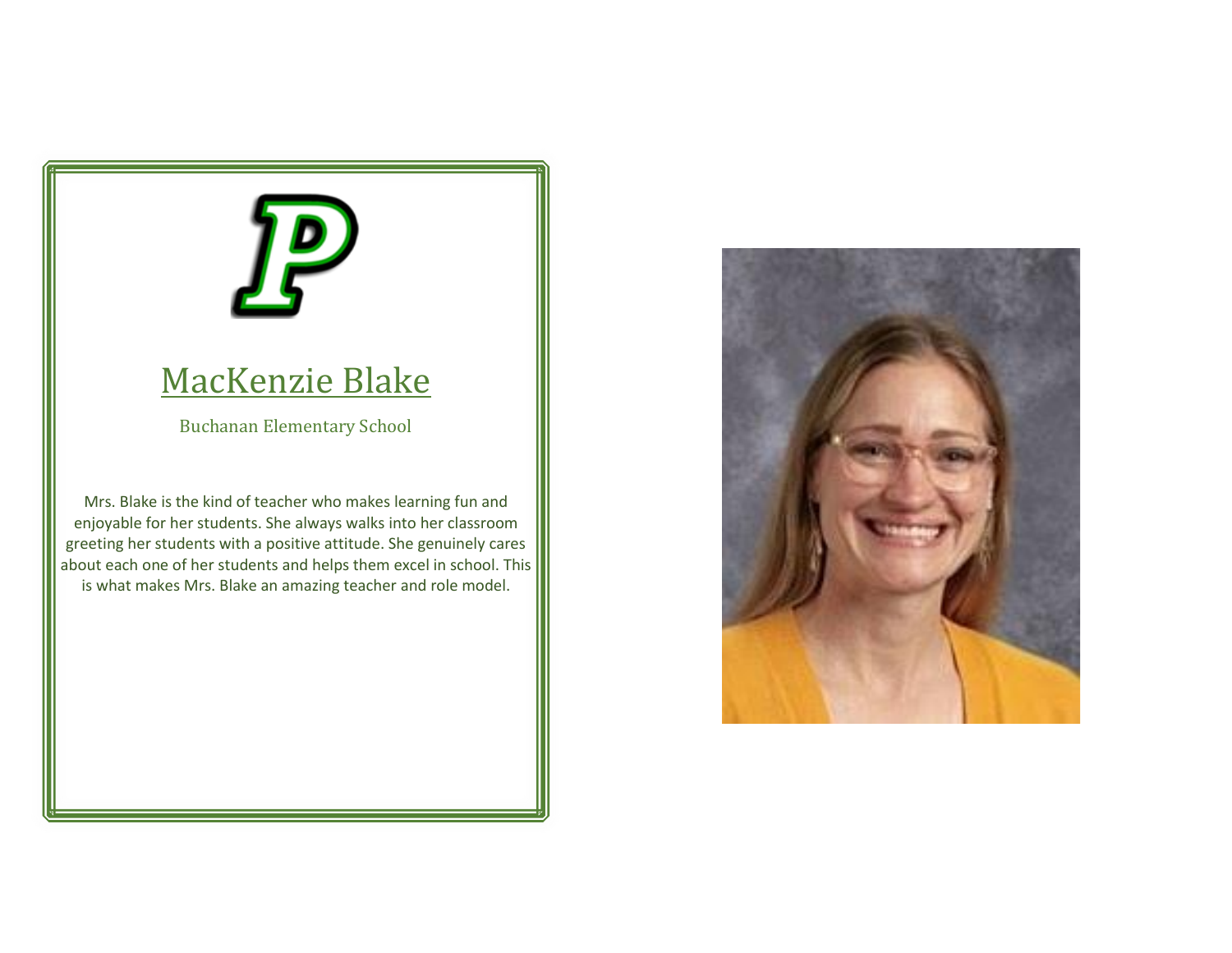### Karla Blemaster

Washington Elementary School

Mrs. Blemaster was a teacher that always made sure I was doing well in school and at home and still does. She was an amazing teacher even with hard math lessons like long division.

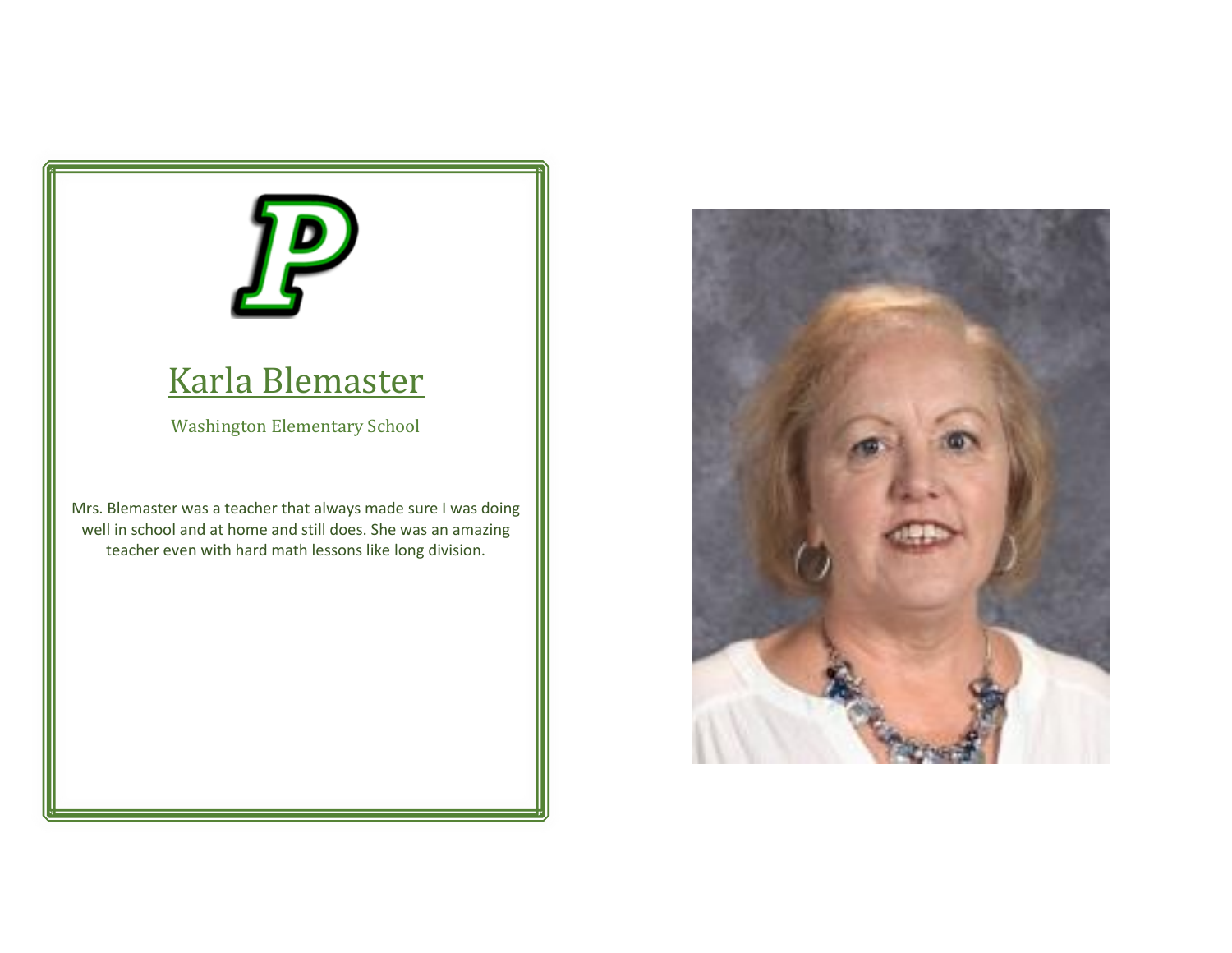# **Kelly Brandt** T. F. Riggs High School

I was in two of Mr. Brandt's classes. In these two years, he helped me grow more confident in my learning and taught me so much. These classes were the most difficult for me, but Mr. Brandt ensured that I would not fail and helped me every step of the way. He continues to be a friendly face and a helping hand.

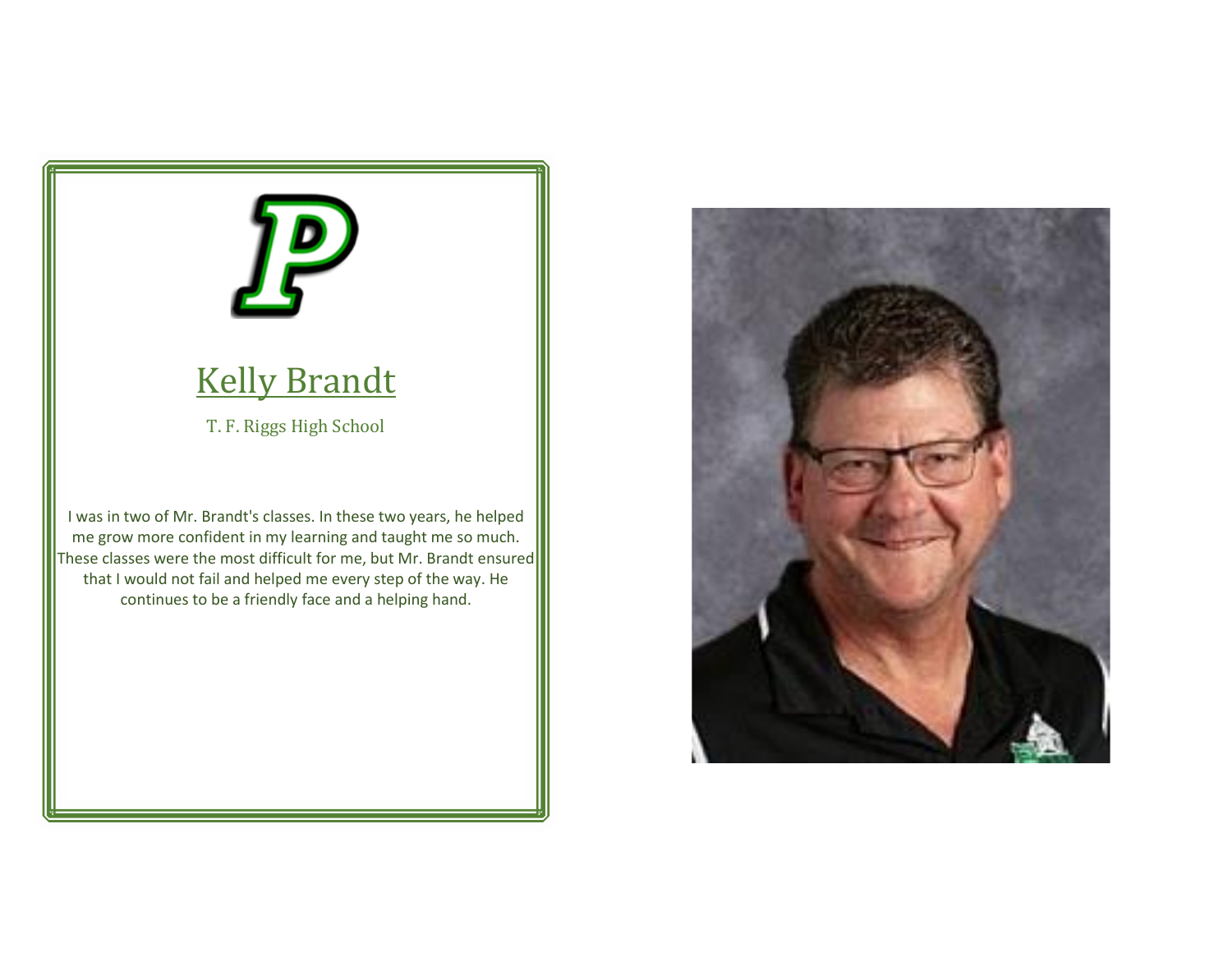### Megan Deal

Washington Elementary School

The elementary school teacher that had the biggest impact on me was Mrs. Deal. Over the years she has taught me so many lessons, not only in school but also in life. With her kind, bubbly personality she always spreads happiness and never fails to put a smile on my face. She cares for all of her students deeply and creates personal connections with them to make everyone feel loved. Mrs. Deal is a great teacher and overall great person who deserves recognition for her hard work.

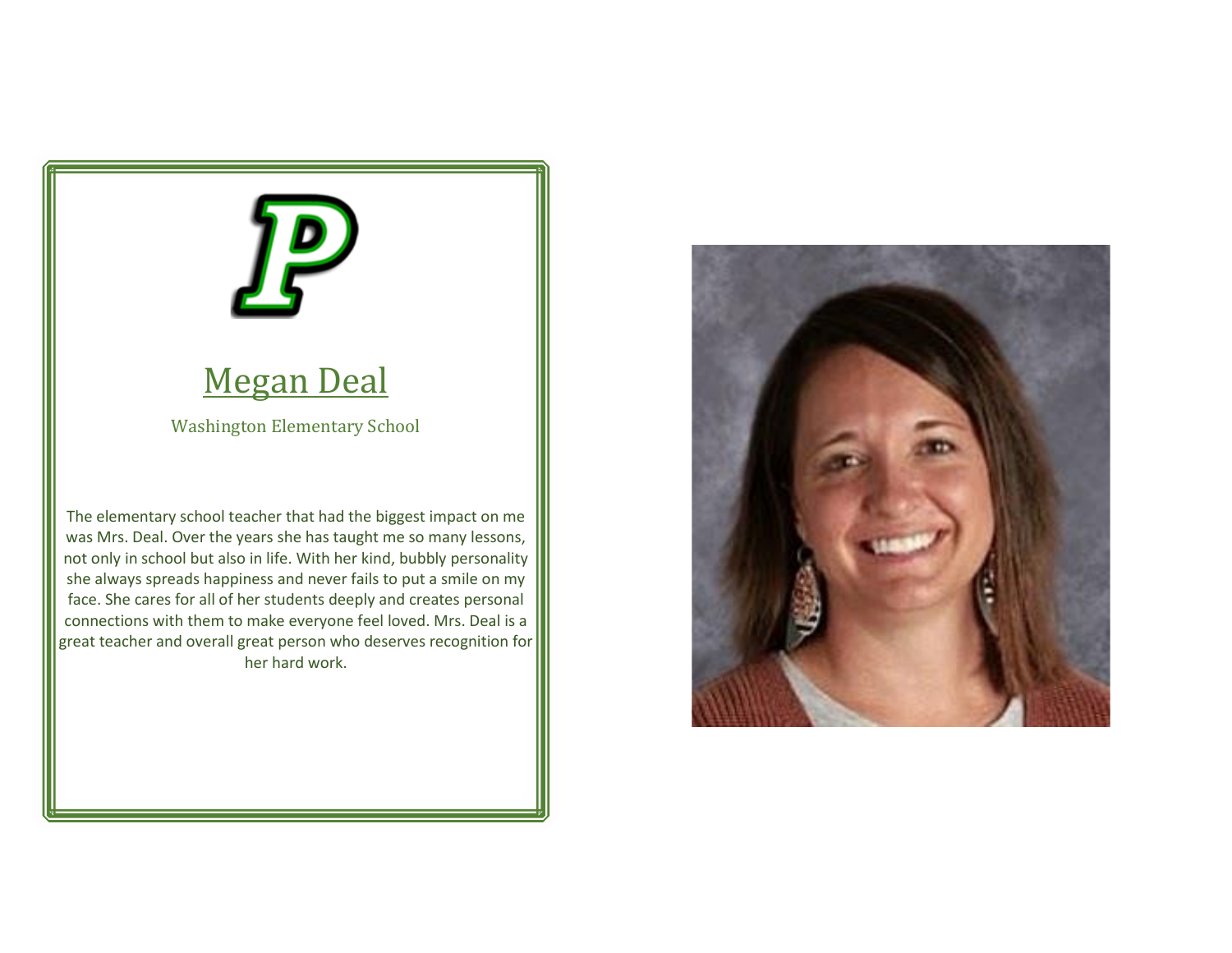

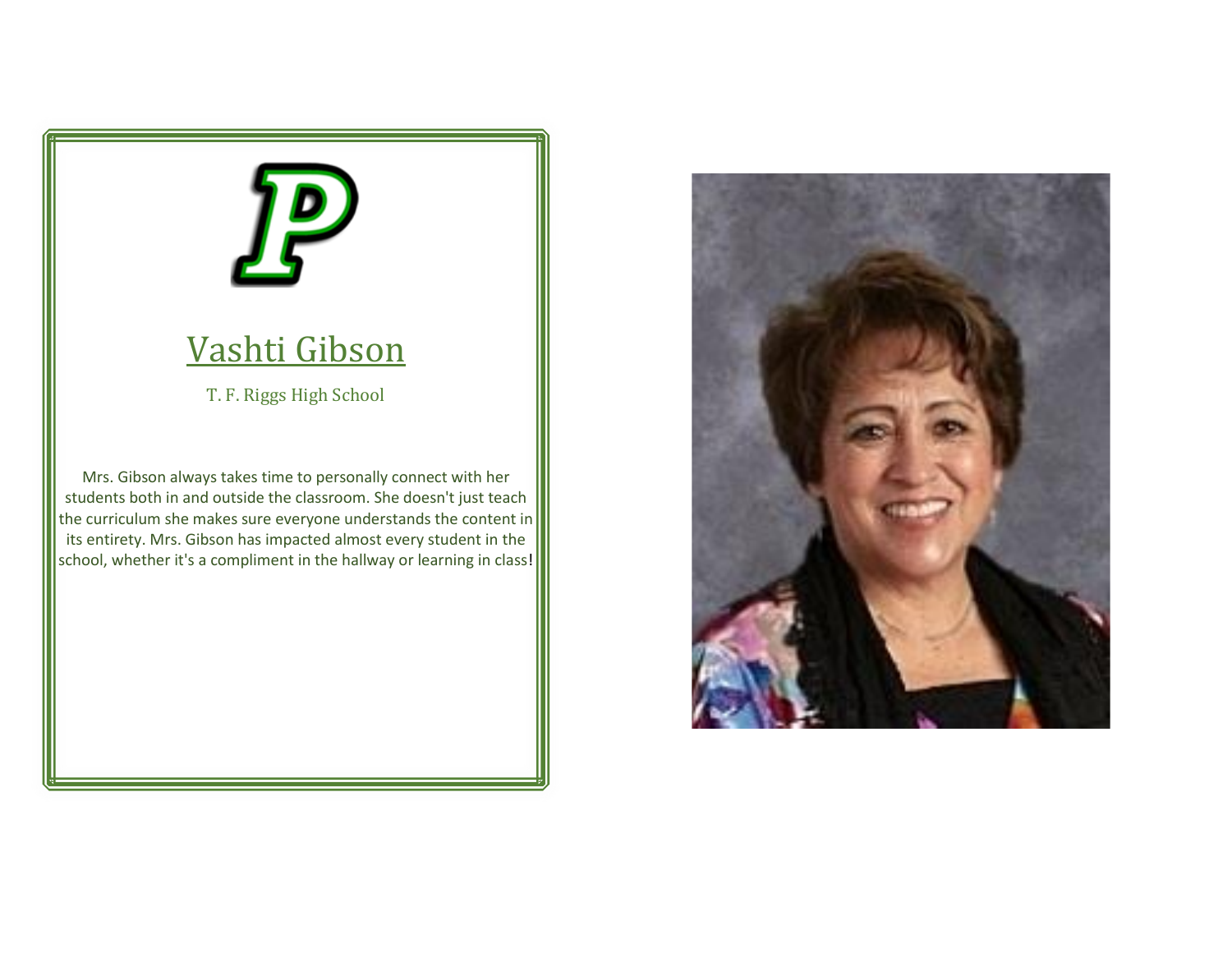

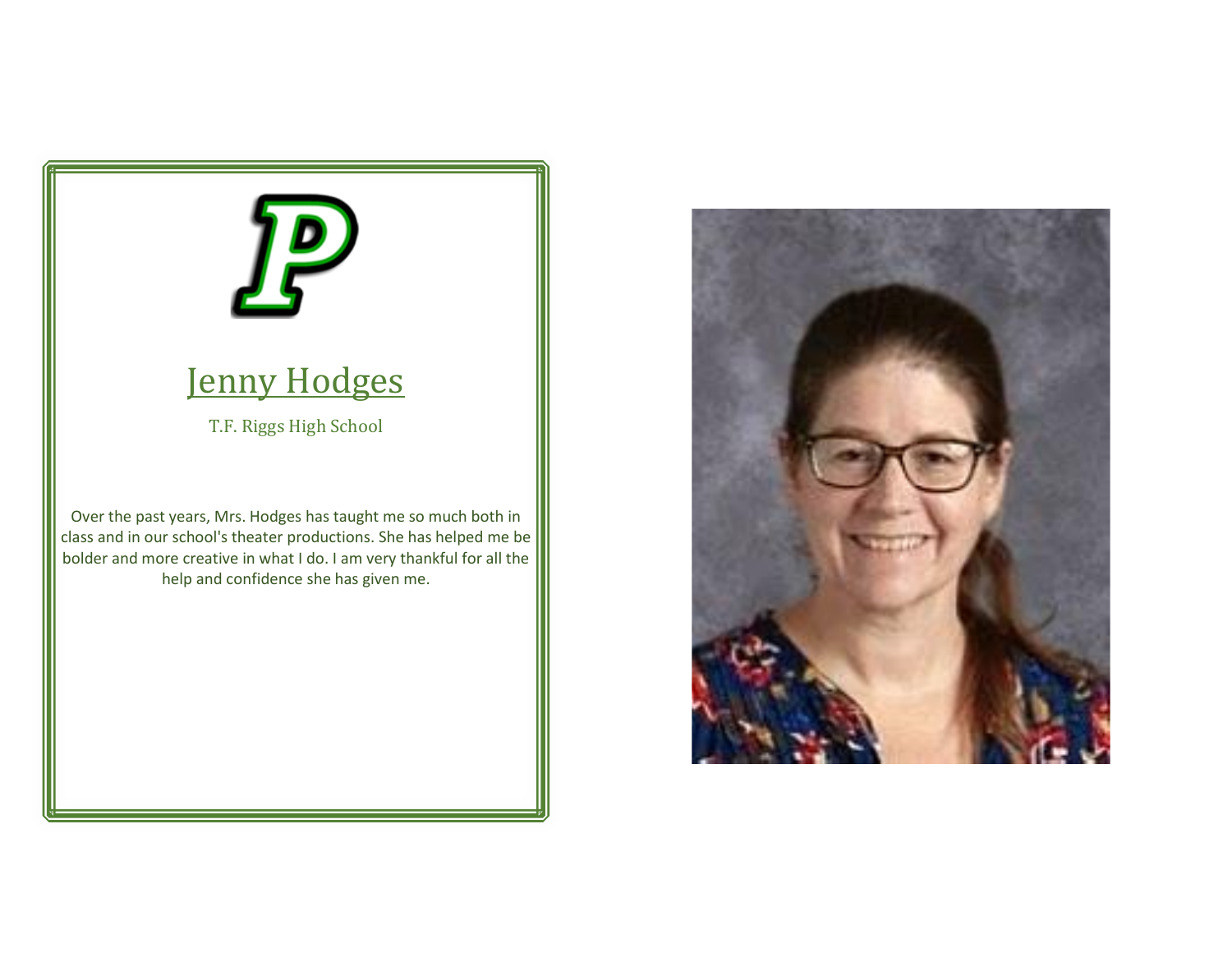

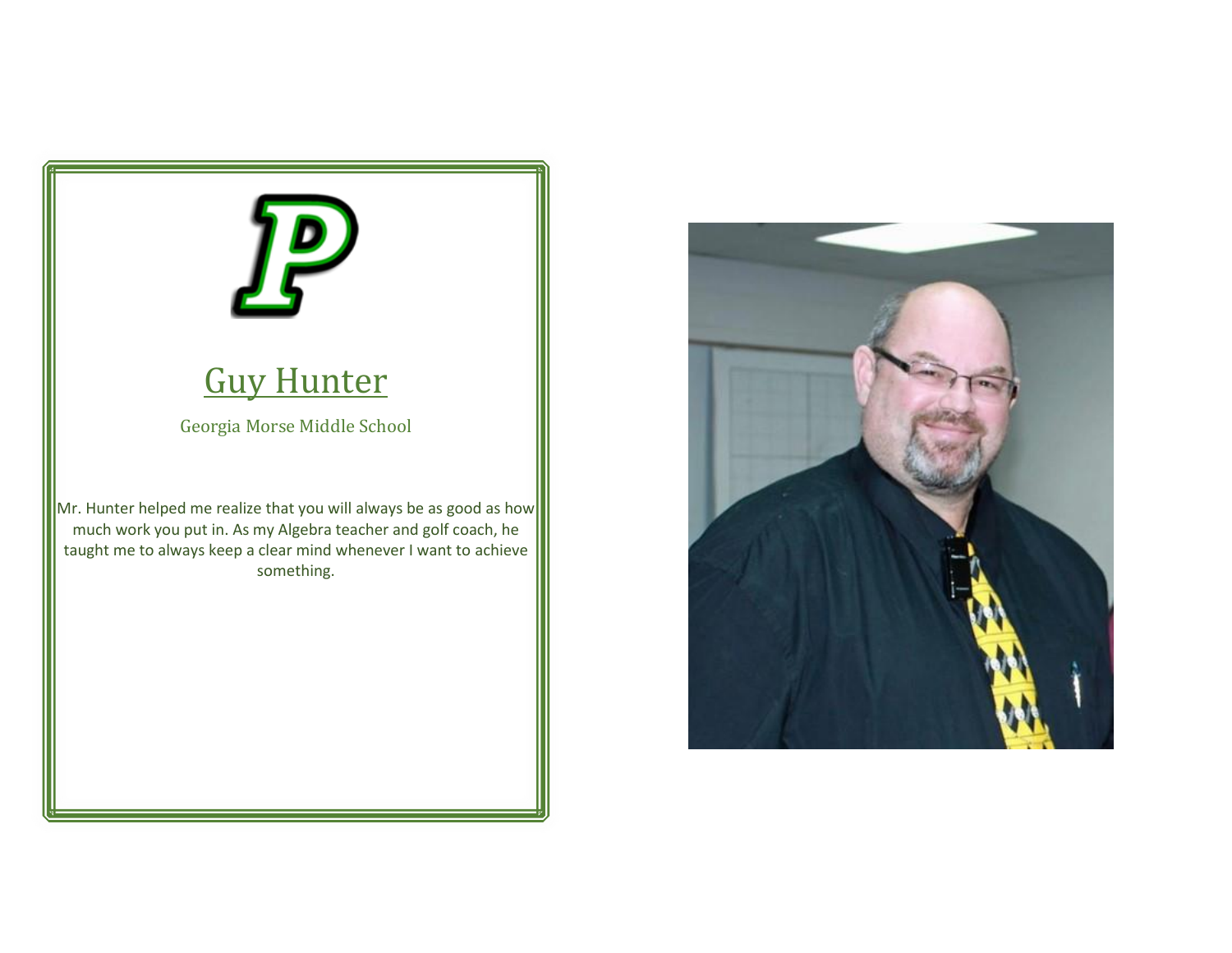### Teresa Johnson

T.F. Riggs High School

Mrs. Johnson has the biggest heart of anyone I know. She spreads kindness wherever she goes and genuinely makes everyone feel like they are important. She strives to help students become better people through giving and helping others and the community. She has helped me become so much more confident and strive to be a better leader and helper in the past two years. The world would truly be a better place if we were all like Mrs. Johnson.

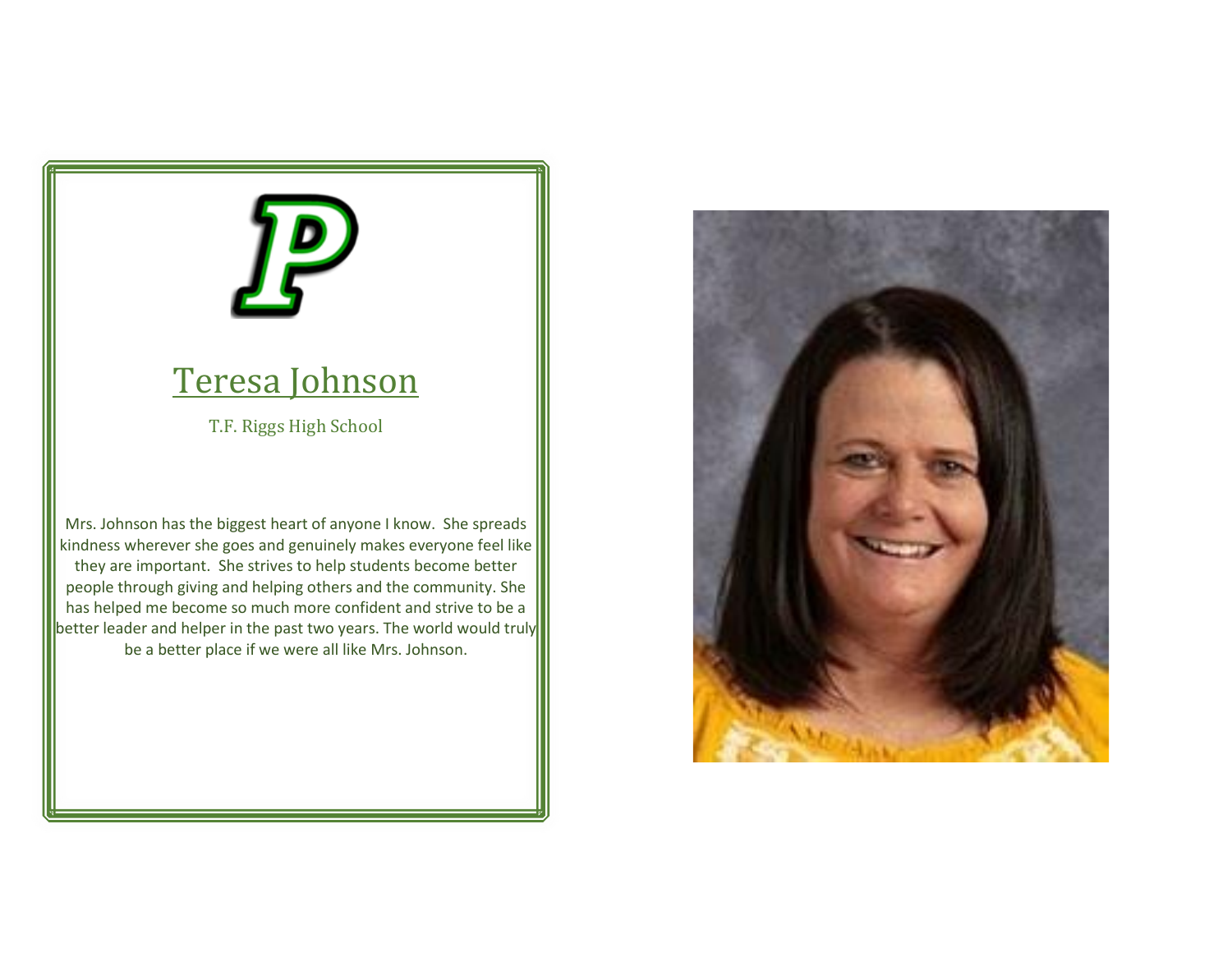

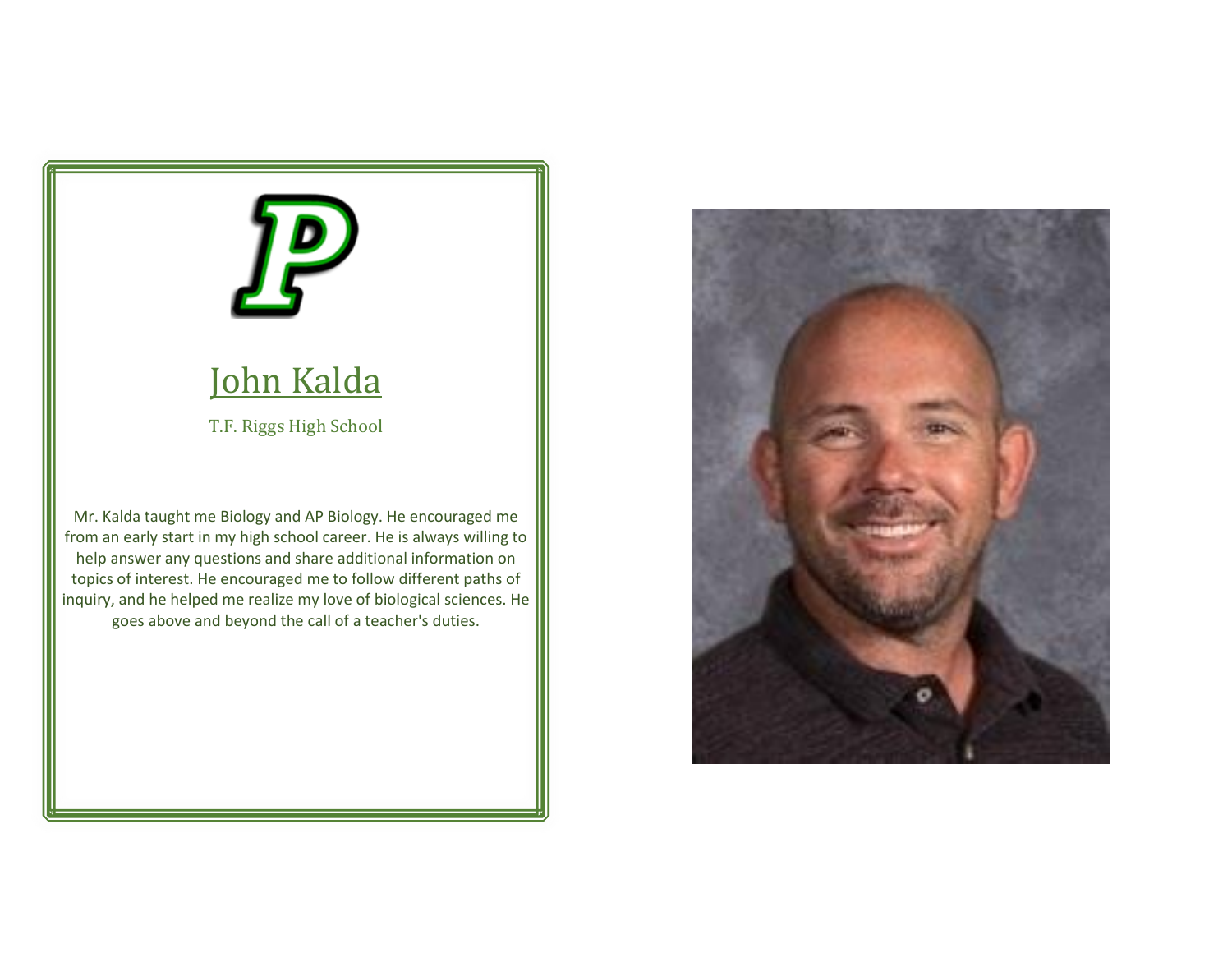

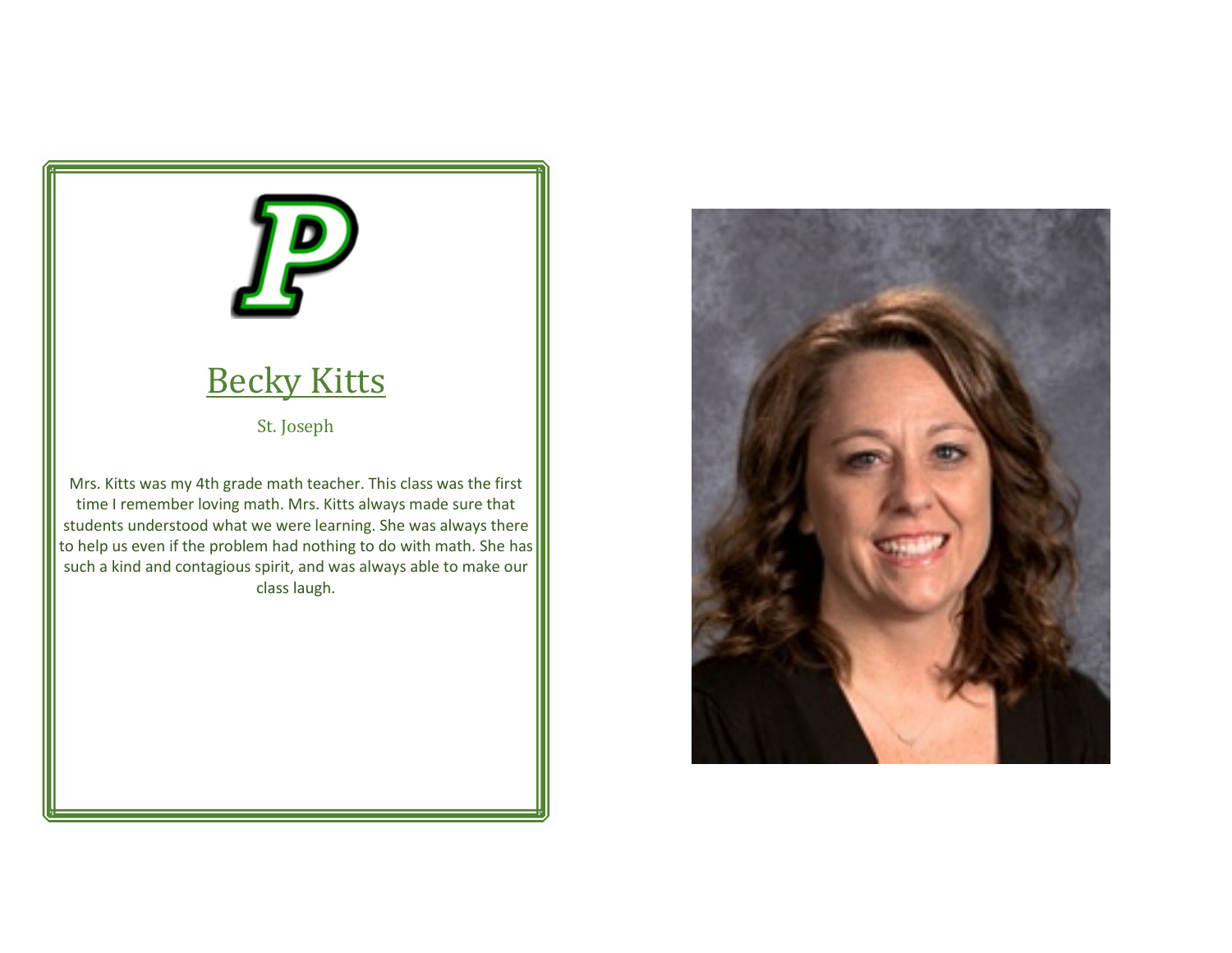### Chad Kringel

Buchanan Elementary School

Mr. Kringel has made an impact on both my educational and personal life. He really built the foundation of my education and made sure me and my classmates really understood what he was teaching. He also took the time to build relationships with his students. He is a teacher that I could pick up a conversation with no matter how many years it has been since we have talked last.

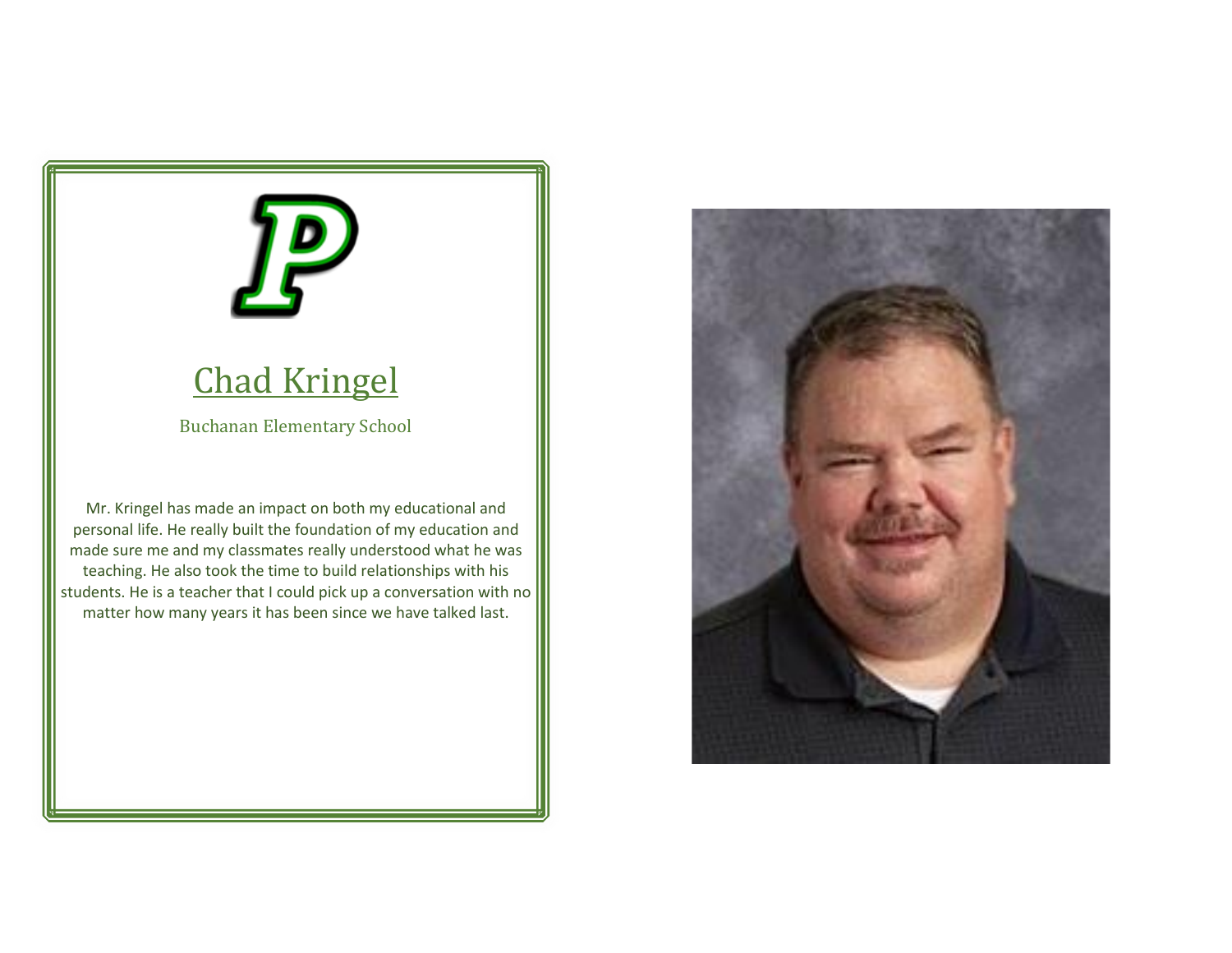### Joseph Lehman

Georgia Morse Middle School

Mr. Lehman is a geography teacher, but his goal is not just to teach geography. Mr. Lehman makes sure that he teaches his students as many life lessons as he can. I learned that having a good education is important, but growing up to become a good person is even more critical.

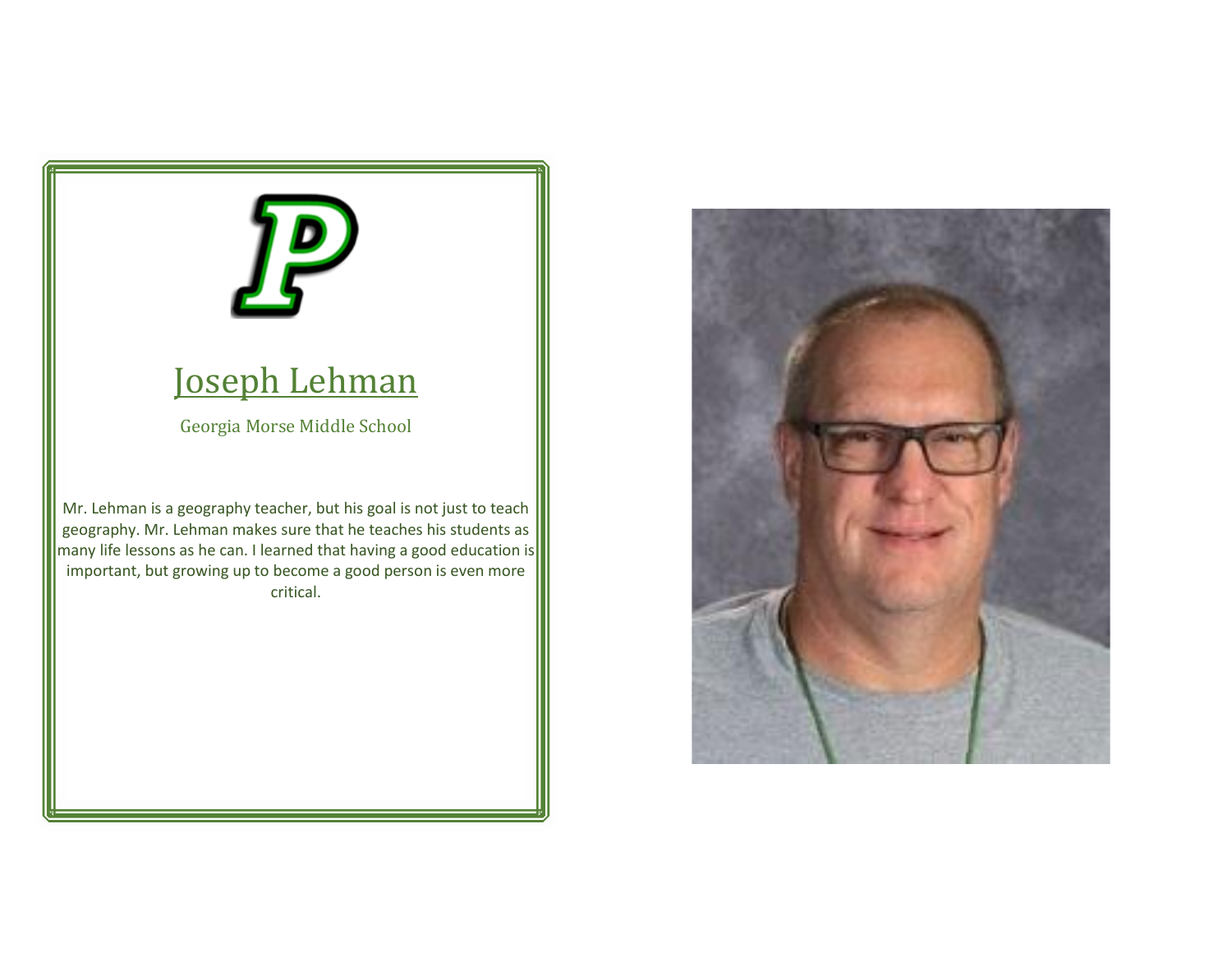### Shawn Lewis

T.F. Riggs High School

The first step in being a leader is that you must learn to follow first. This is exactly what Mr. Lewis has preached to me in the last two years that I have gotten to know him. As an underclassmen, he taught me to pay very close attention to those above me, to praise their accomplishments but also acknowledge their flaws and learn by example. Long hours of watching film with him and formulating plans evolved me as an athlete, helping me make great strides forward and eventually capturing my end goals. He has trained me to keep my composure, even when I find myself directly in the storm. Mr. Lewis showed me that you can come into a situation and prove yourself to others by working hard and earning their respect. Show up early and be the last one to leave. To achieve the success I wanted, he would tell me to embrace the hard work, relax and enjoy after I earned it, then get back to work. Most importantly, he has taught me that doing what is right is better than trying to be right.

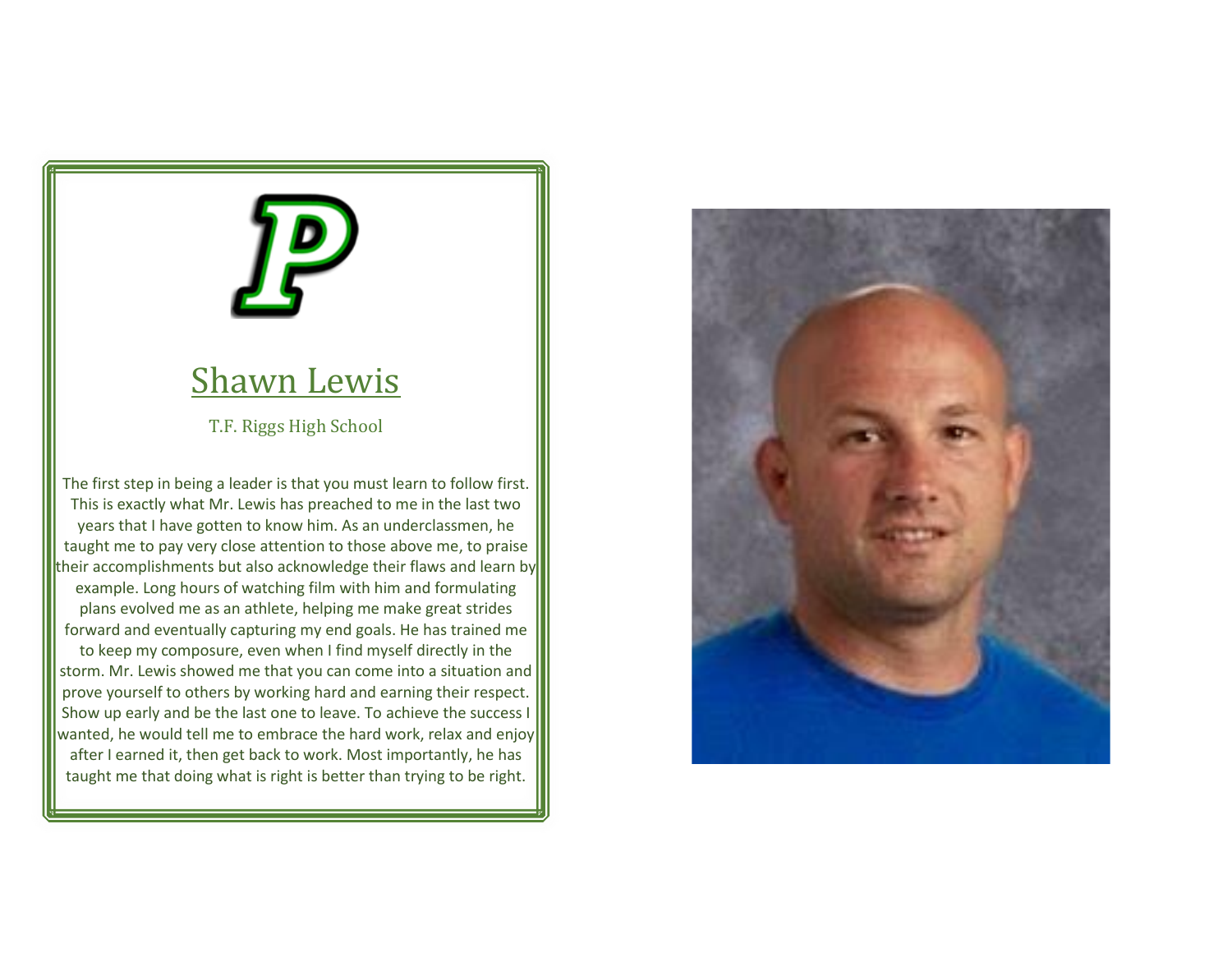### Kim Livermont

Washington Elementary School

Mrs. Livermont was my third-grade teacher at Washington Elementary. She was one of the best teachers I've ever had. She does such a fantastic job of making every single kid in her classroom feel welcome while pushing them to be the best person they can be.

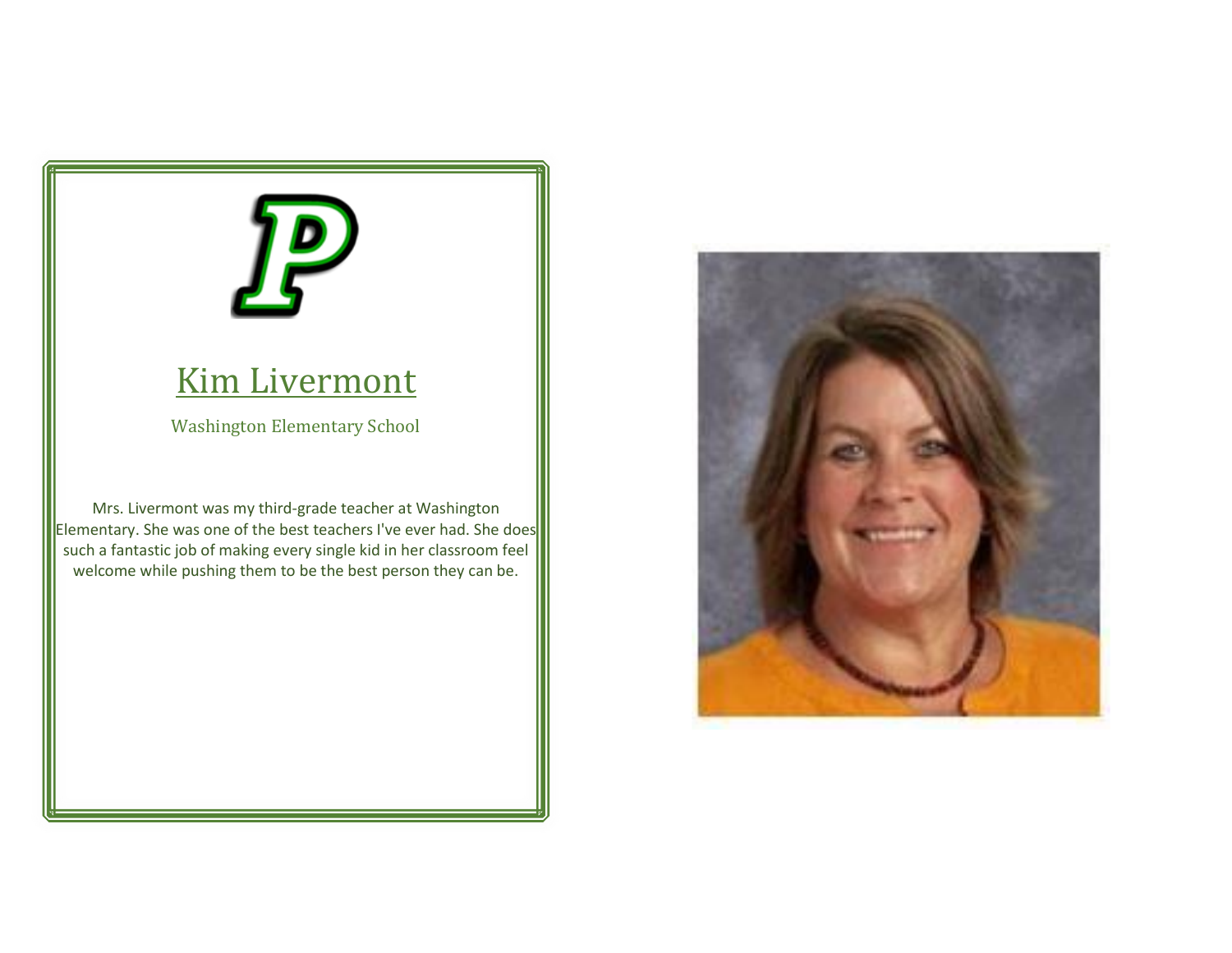# MacKenzie McKeithan-Jensen T.F. Riggs High School Mrs. McKeithan brought so much joy into my life. She is more than just a teacher to me because she gives advice and treats her students like family. Her music classes and extracurriculars are the highlight of my high school experience and I will remember them forever.

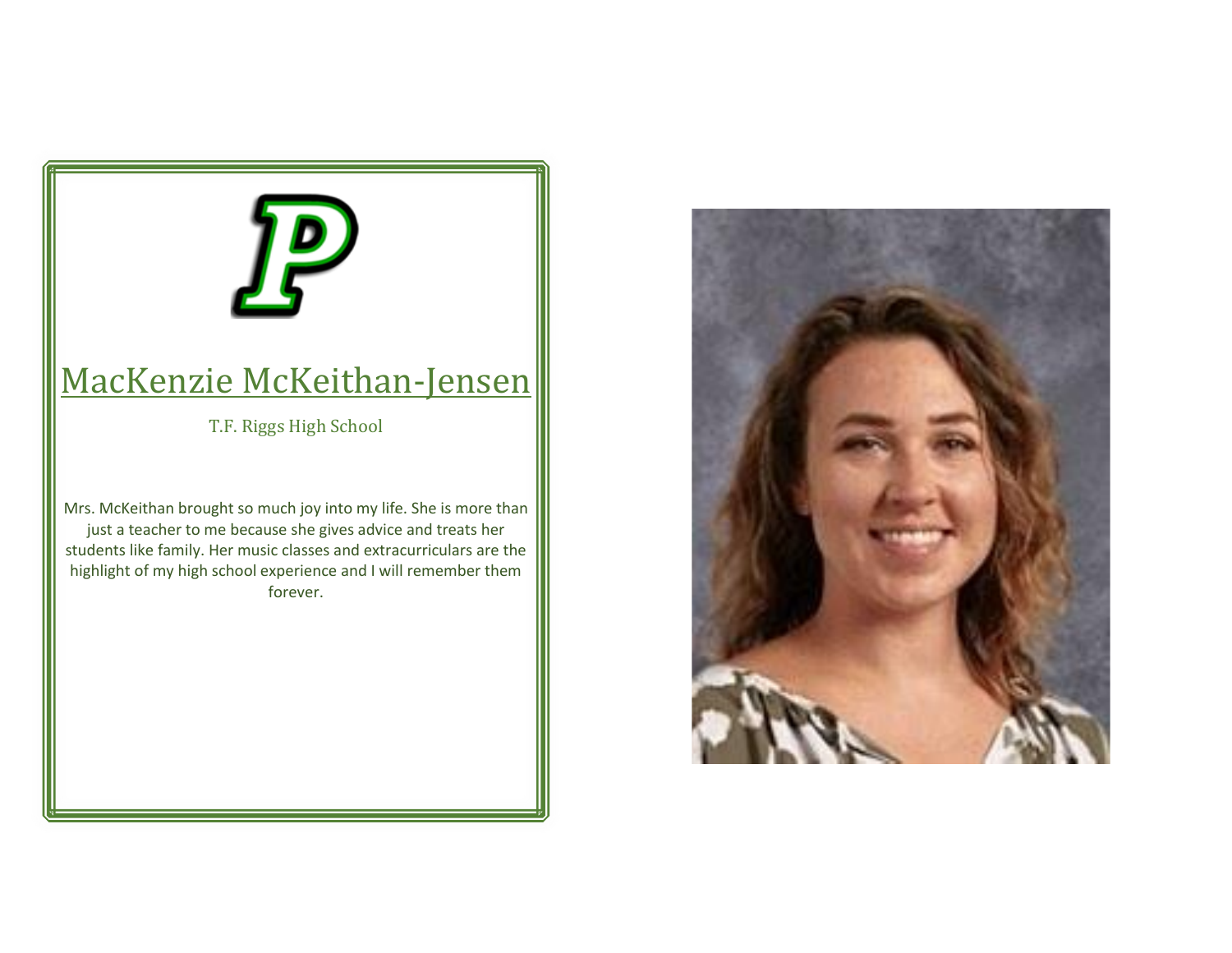

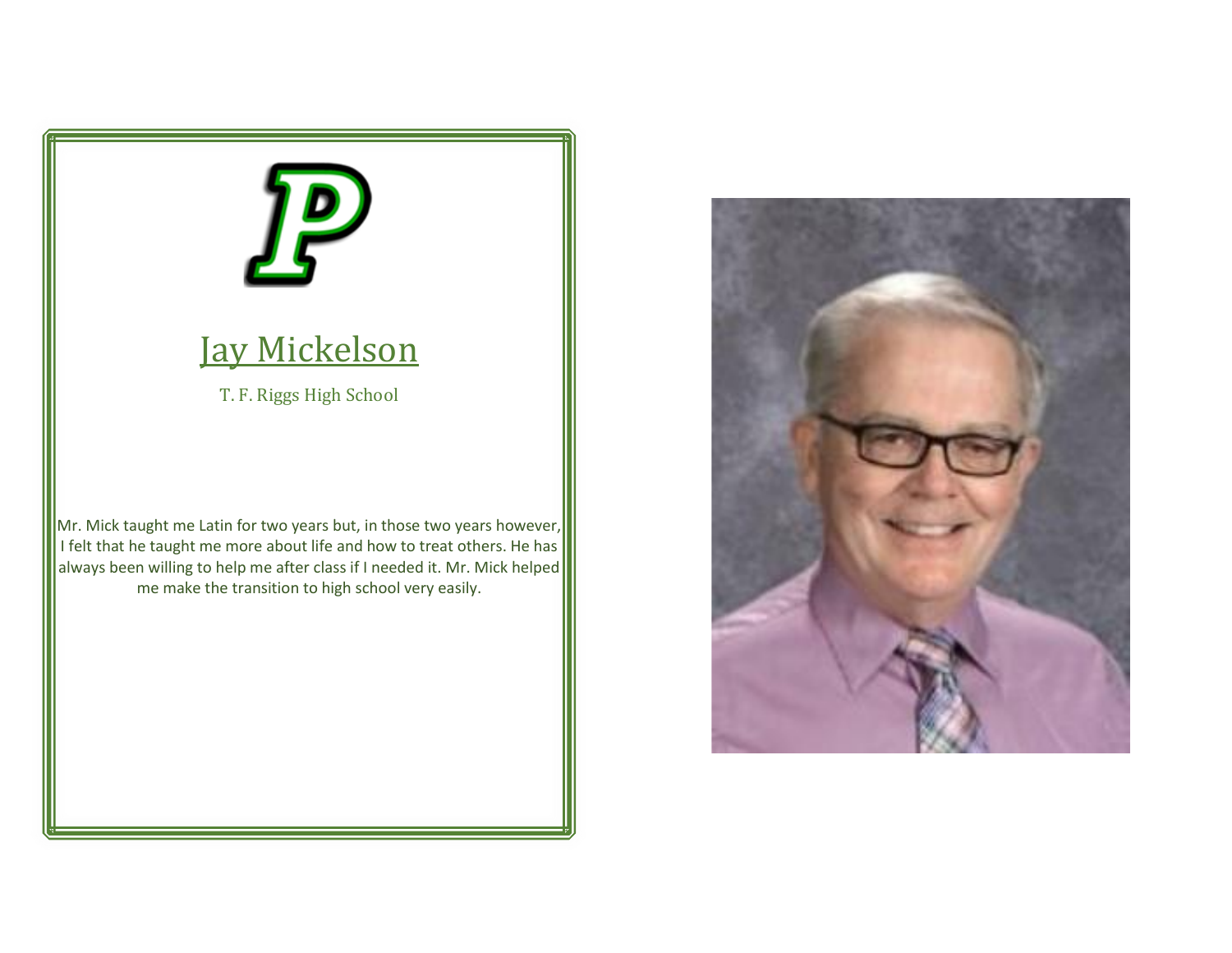### Brianna Postma

T.F. Riggs High School

Ms. Postma was my geometry and accelerated algebra two teacher. Ms. Postma was truly an amazing teacher, and friend. Before entering her class I struggled with math, but with her teaching I began to understand math extremely well, and thrived in her class. Ms. Postma was not only a great math teacher, but she cared for each one of her students. On the last day of school my sophomore year she gave us all handwritten letters, and I still keep it in my backpack with me to this day. Ms. Postma is an incredible teacher.

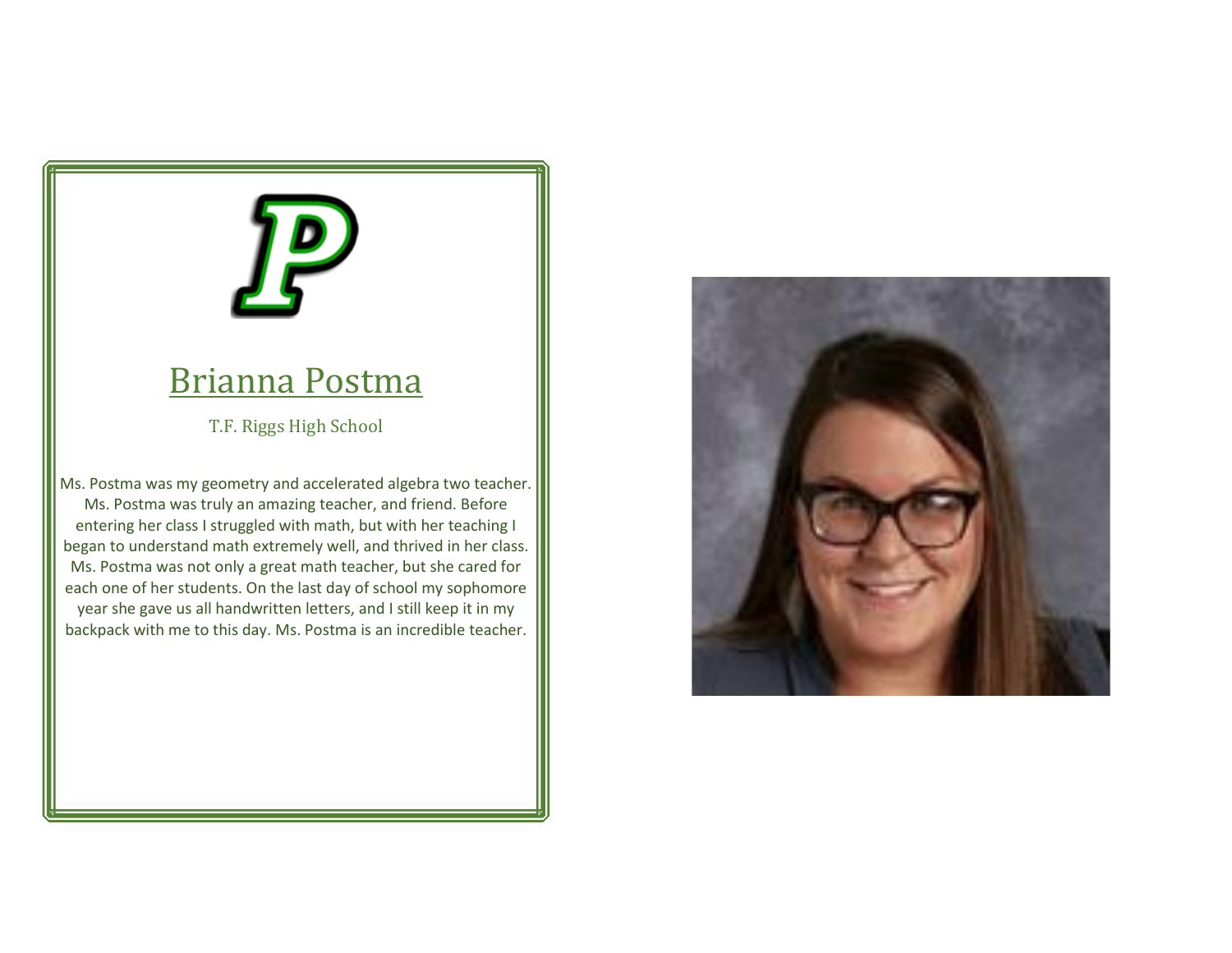

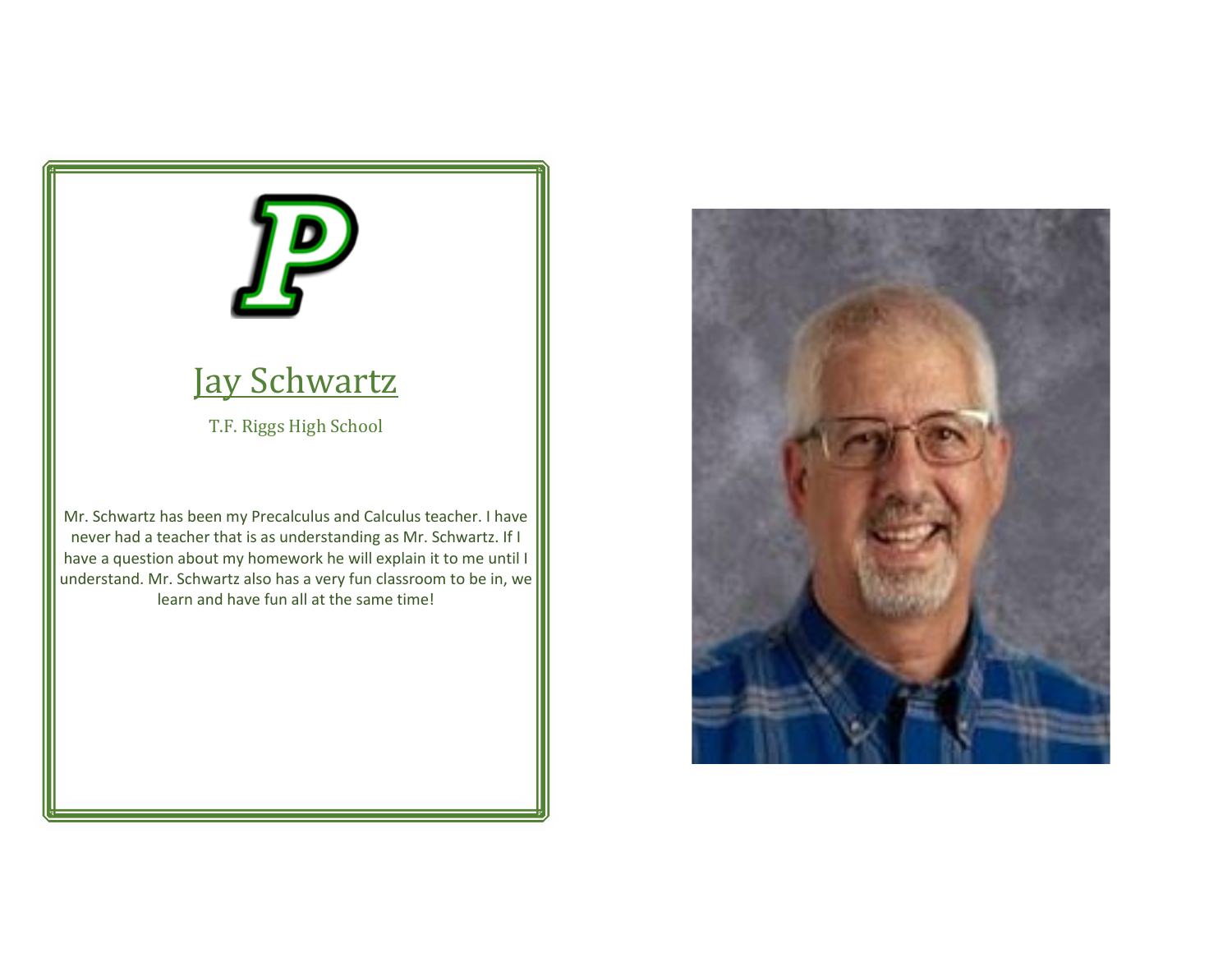### Greg Starr

T.F. Riggs High School

Mr. Starr is a great mentor in my life who has made a huge impact on me. He is a great teacher that cares a lot about his students. Mr. Starr builds a personal connection with everyone. Whether it be in class, or during the numerous sporting events that he is always at, he makes sure to get to know everyone. He coaches track and cross country, always pushing his athletes to be the best they can. With his likeable and driven personality, Mr. Starr has done many things in his life that deserve to be recognized.

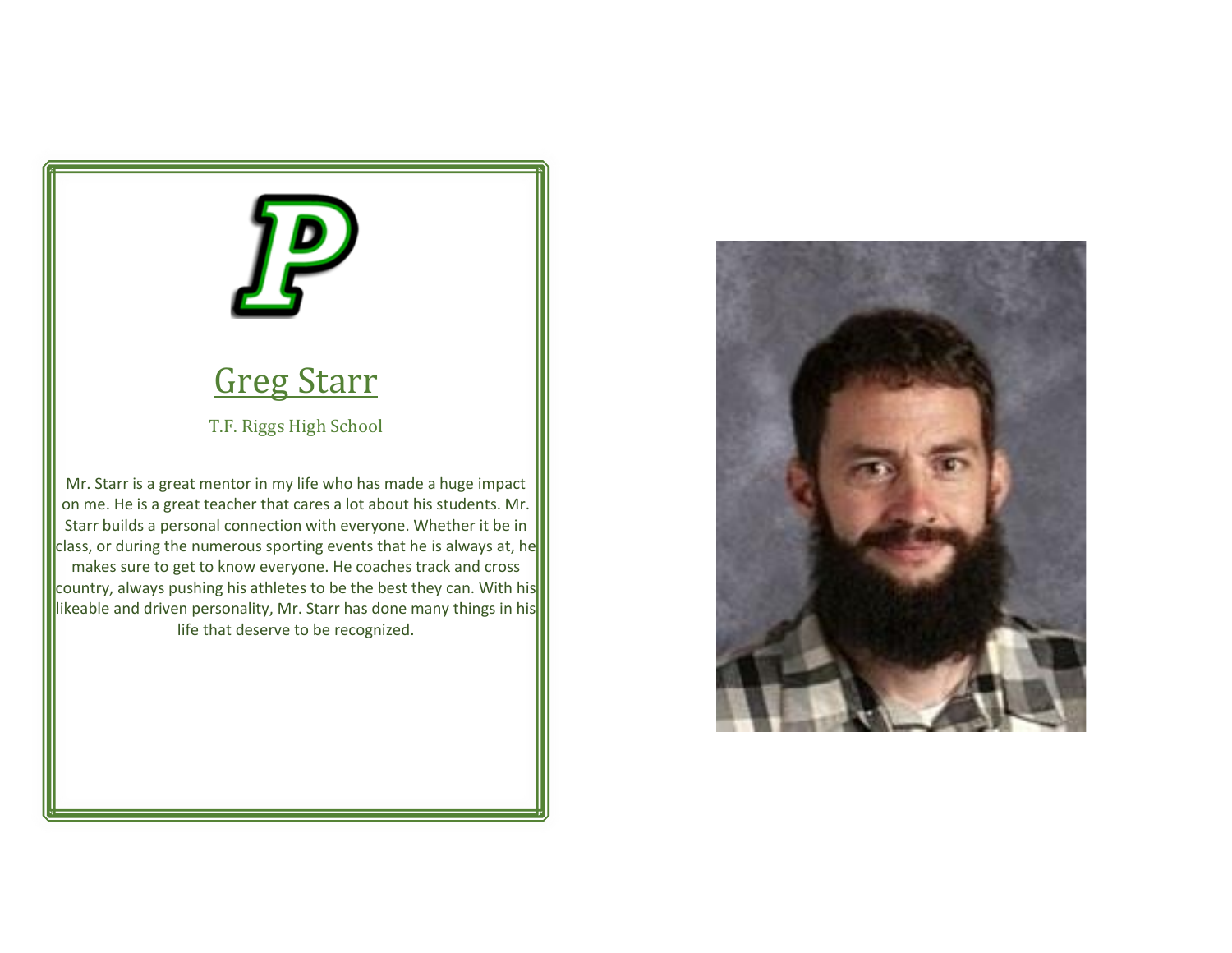### Christina Staskewich

T. F. Riggs High School

Ms. Staskewich or "Ms. S" has made sure to make me feel welcome in high school. She has made it her responsibility to not only be a teacher, but to also be a friendly face. She always asks about everyone's day, she gets to know her students, she gets to know the kids who aren't her students, and she makes them feel welcome as well. This last year has been hard on everyone, but Ms. S has made sure to make it as best as possible.

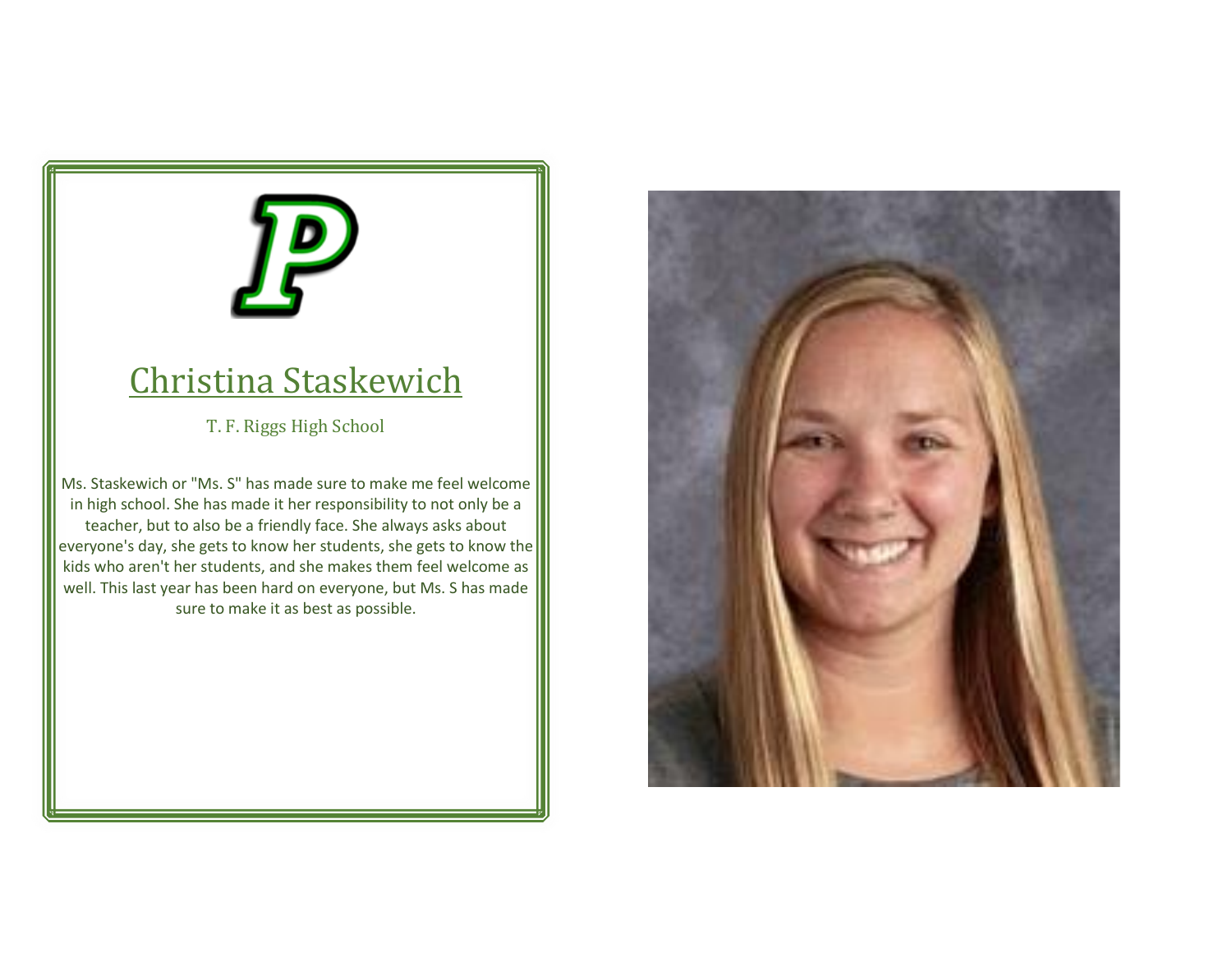

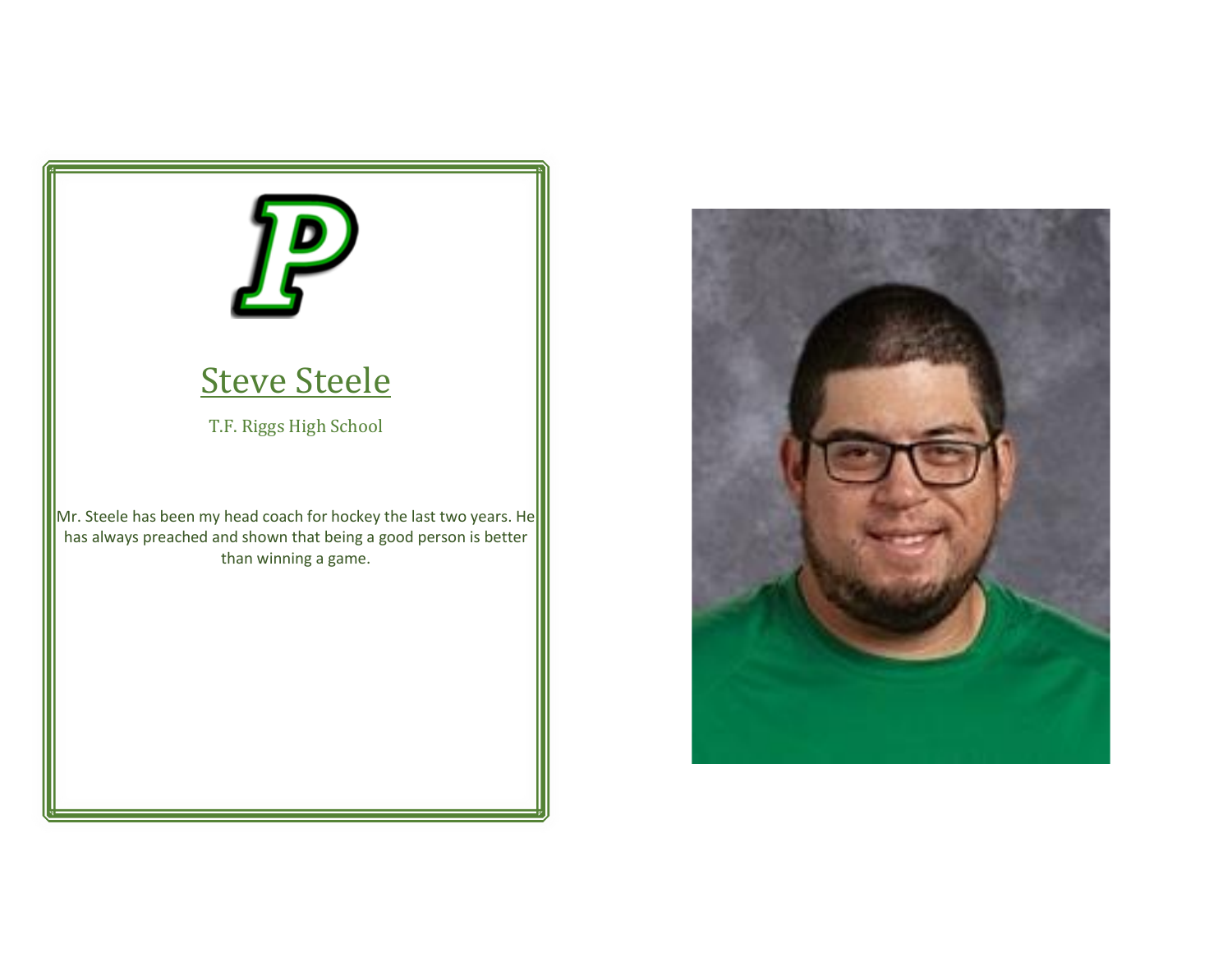### Greg Stluka

T. F. Riggs High School

I currently have Mr. Stluka as my 12th grade English teacher. English is usually my least favorite subject, but this year it is my favorite. I look forward to going to his class every day because I know that we will be doing something entertaining or learning something new. He does a very good job at interacting with his students, while teaching us at the same time. He always has fun and interesting activities for us to do that allow us to interact with him and our classmates. He has been very reliable to me when I need something from him and is always flexible with his students.

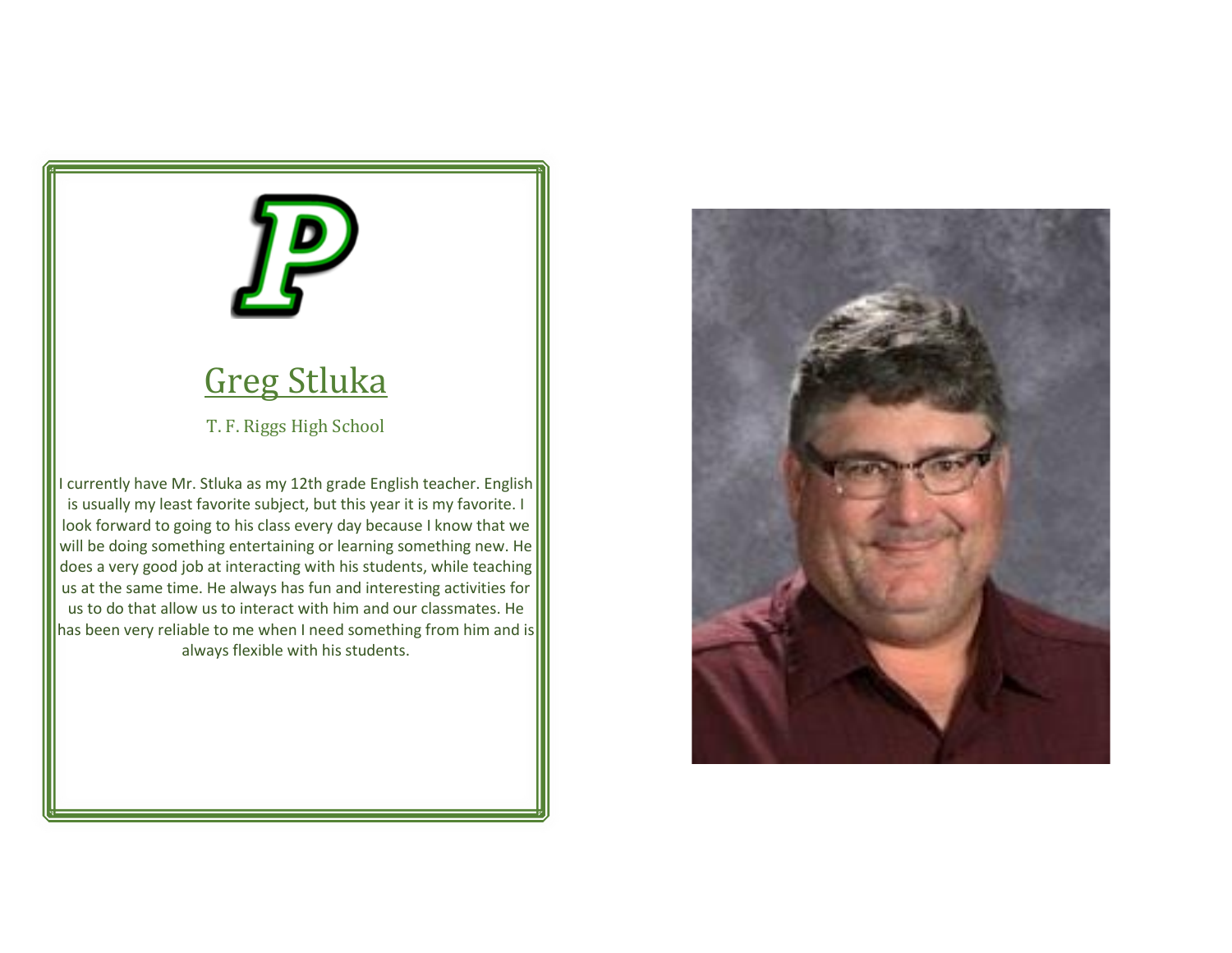# Amber Stout

Jefferson Elementary School

Mrs. Stout was my third grade teacher at Jefferson Elementary. Mrs. Stout was a great teacher and always encouraged her students to try their hardest in school. But, she also encouraged her students to pursue the things we were interested in. Throughout my third grade school year I remember going on several different school trips to many different places, and to this day I remember many of those trips very fondly. Mrs. Stout has been one teacher I've thought about after all these years because of the lasting impact she has made on me as well as many other students.

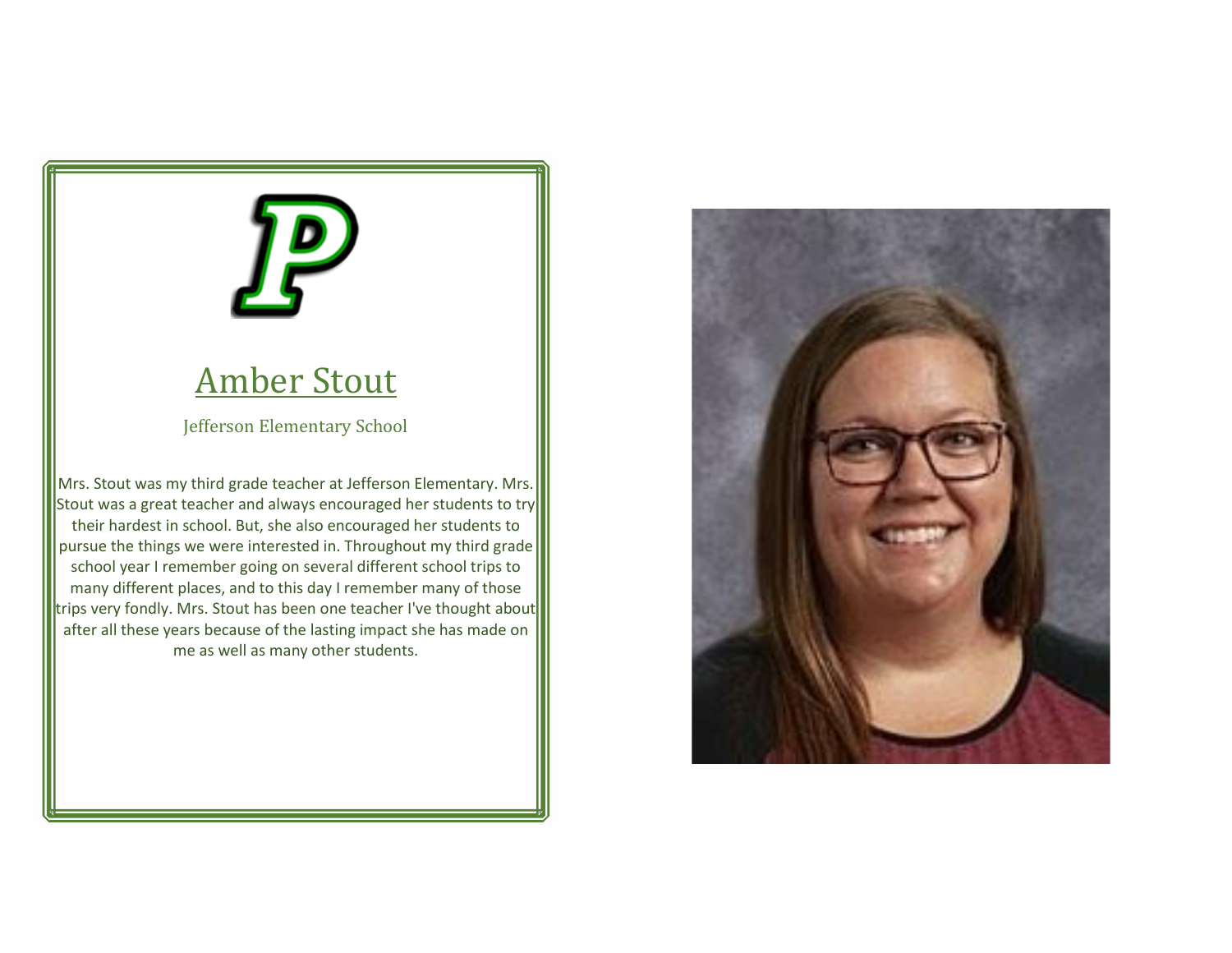

### Elizabeth Vogt

T.F. Riggs High School

English has never been one of my favorite subjects until having Mrs. Vogt as a teacher my junior and senior year of high school. She has made English extremely interesting and fun to learn. Mrs. Vogt is incredibly intelligent and is always willing to help. I can confidently say I am more prepared for college with the help of Mrs. Vogt. Although her class is sometimes challenging, I am extremely grateful for all she has taught me.

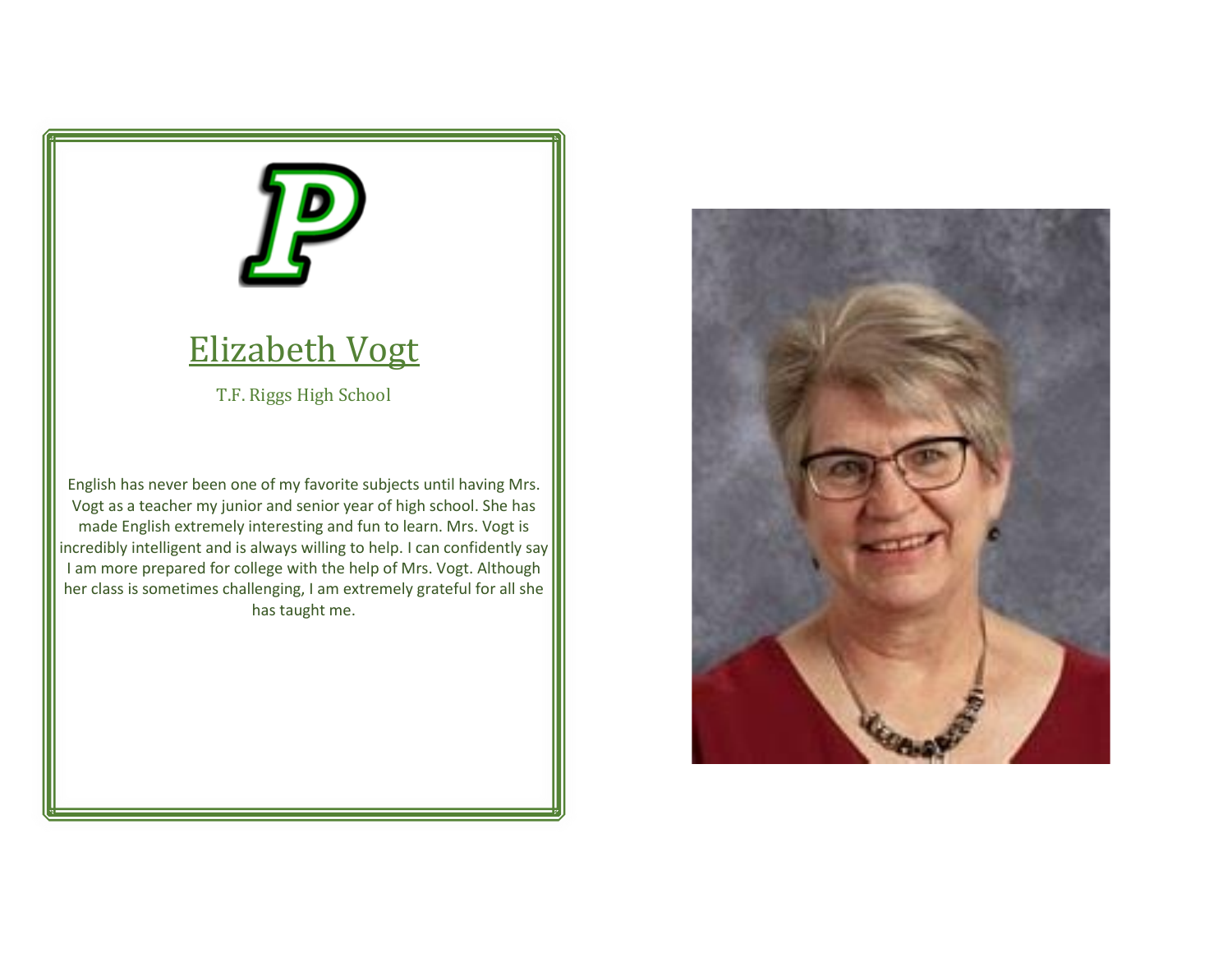### Rebecca Walsh

St. Joseph

Mrs. Walsh was one of my two fourth grade teachers. She helped me understand my religion and helped me grow in my faith. She really expanded my creativity and understanding of the world arounds me. She has also made sure to keep in contact with me and many of my fellow classmates. She emails my family at every big milestone, such as going into high school, confirmation, and now my senior year.